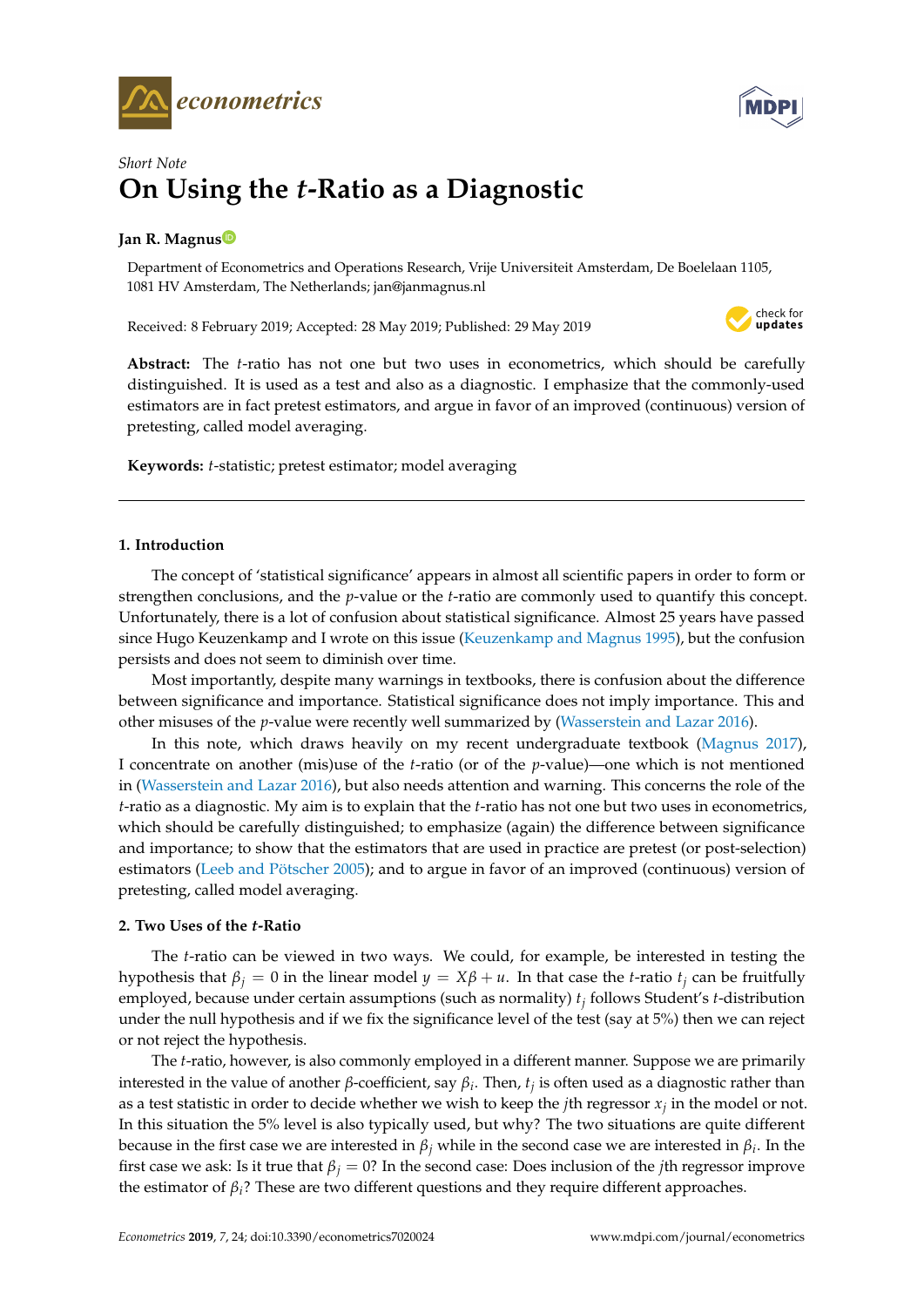#### **3. Significance and Importance**

Suppose you are an econometrician working on a problem and some famous expert comes by, looks over your shoulder, and tells you that she knows the data-generation process (DGP). Of course, you yourself do not know the DGP. You use models but you do not know the truth; this expert does. Not only does the expert know the DGP but she is also willing to tell you, that is, she tells you the specification, not the actual parameter values. So now, you actually have the true model. What next? Is this the model that you are going to estimate?

The answer, surprisingly perhaps, is no. The truth, in general, is complex and contains many parameters, nonlinearities, and so on. All of these need to be estimated and this will produce large standard errors. There will be no bias if our model happens to coincide with the truth, but there will be large standard errors. A smaller model will have biased estimates but also smaller standard errors. Now, if we have a parameter in the true model whose value is small (so that the associated regressor is unimportant), then setting this parameter to zero will cause a small bias, because the size of the bias depends on the size of the deleted parameter. Setting this unimportant parameter to zero also means that we don't have to estimate it. The variance of the parameters of interest will therefore decrease, and this decrease does not depend on the size of the deleted parameter. Thus, deleting a small unimportant parameter from the model is generally a good idea, because we will incur a small bias but may gain much precision.

This is true even if the estimated parameter happens to be highly 'significant', that is, has a large *t*-ratio. Significance indicates that we have managed to estimate the parameter rather precisely, possibly because we have many observations. It does not mean that the parameter is important.

Note the proviso 'if our model happens to coincide with the truth' in the second paragraph. When we omit relevant variables we get biased estimators (which is bad), but a smaller variance (which is good). This, however, is only true when we compare the restricted model with an unrestricted model which coincides with the DGP. If, which is much more likely, we compare two models one of which is small (the restricted model) and the other is somewhat larger (the unrestricted model), but both are smaller than the DGP, then the estimator from the unrestricted model is also biased and, in fact, this bias may be larger than the bias from the restricted model; see [\(De Luca et al.](#page-2-4) [2018\)](#page-2-4).

We should therefore omit from the model all aspects that have little impact, so that we end up with a small model—one, which captures the essence of our problem.

#### **4. Pretesting**

Let us consider the situation where *t<sup>j</sup>* is used as a diagnostic in more detail. In fact, we have three estimators of  $\beta_i$ : the estimator from the unrestricted model,  $\hat{\beta}_{iui}$ ; the estimator from the restricted model (where  $β<sub>j</sub> = 0$ ),  $β<sub>ir</sub>$ ; and the estimator after a preliminary test,

$$
b_i = w\hat{\beta}_{iu} + (1-w)\hat{\beta}_{ir}, \qquad w = \begin{cases} 1 & \text{if } |t_j| > c, \\ 0 & \text{if } |t_j| \leq c, \end{cases}
$$

for some  $c > 0$ , such as  $c = 1.96$  or  $c = 1$ . The estimator  $b_i$  is called the pretest estimator.

The estimators  $\hat{\beta}_{ir}$  and  $\hat{\beta}_{iu}$  are linear and (under standard assumptions) normally distributed, but *b<sup>i</sup>* is nonlinear, because its distribution depends on a random restriction. The pretest estimator is therefore much more complicated than the other two estimators. But it is the pretest estimator that is commonly used in applied econometrics, because in applied econometrics we typically use *t*- and *F*-statistics as diagnostics to select the most suitable model. That in itself is not ideal, but what is worse is that we typically ignore the model selection aspect when reporting properties of our estimators.

The pretest estimator is kinked and therefore inadmissible. Its poor features are well-studied; see for example [\(Magnus](#page-2-5) [1999\)](#page-2-5). Surely we should be able to come up with an estimator which performs better than the pretest estimator. This is where model averaging comes in.